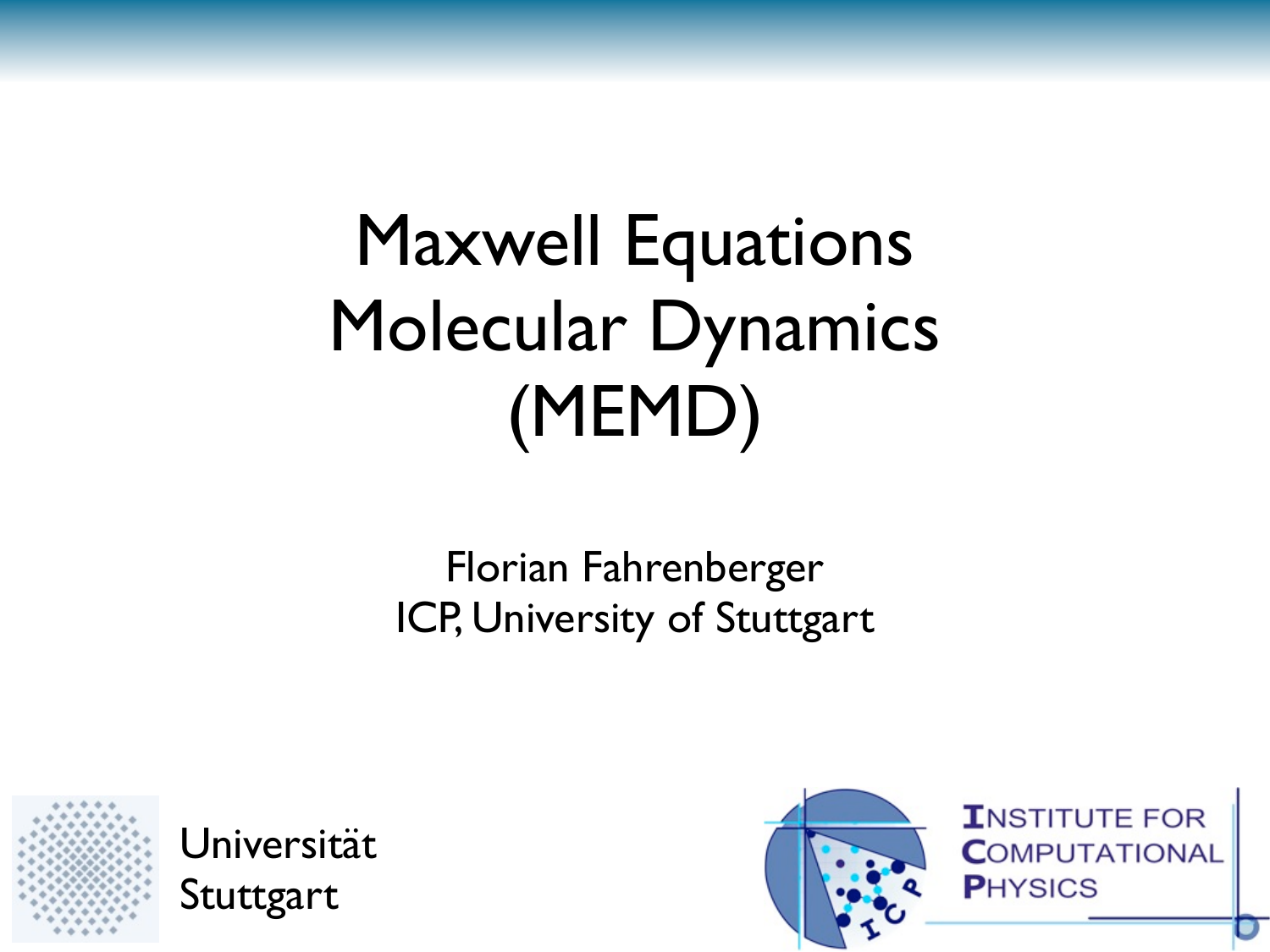#### Potentials and fields



## $\Phi$ : Global absolute value  $E = -\nabla \Phi$ : Local vector value

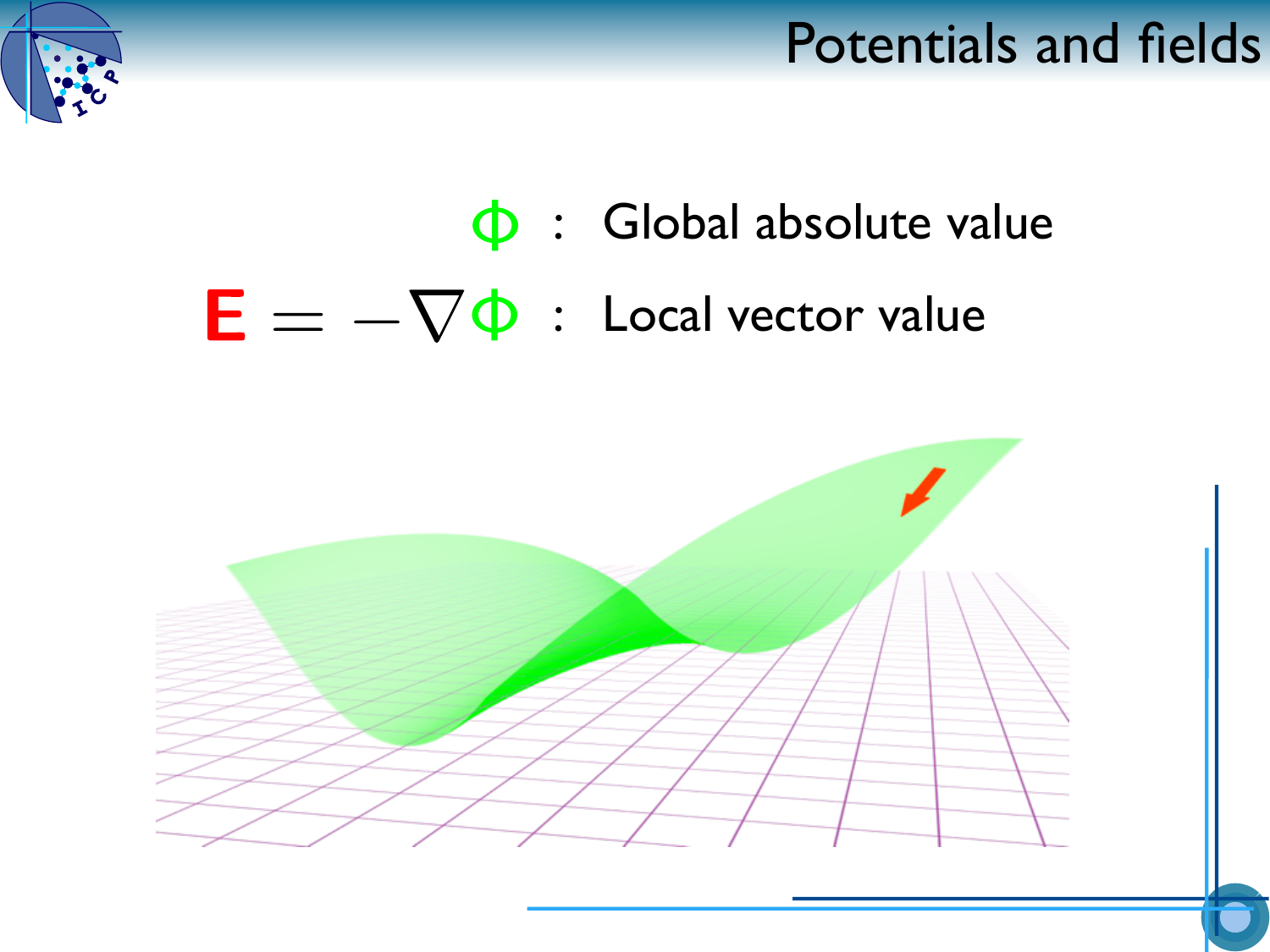### The problem to solve

Poisson equation  $\nabla^2 \Phi = -\frac{\rho}{\varepsilon}$  elliptic PDE  $\nabla \varepsilon \nabla \Phi = -\rho$  $\nabla \cdot \mathbf{D} = \rho$ 

with  $E = -\nabla \Phi$  and  $D := \varepsilon \cdot E$ 

Gauss' law of electrodynamics!

mathematician: hyperbolic!

physicist: local! computer scientist:  $O(N)!$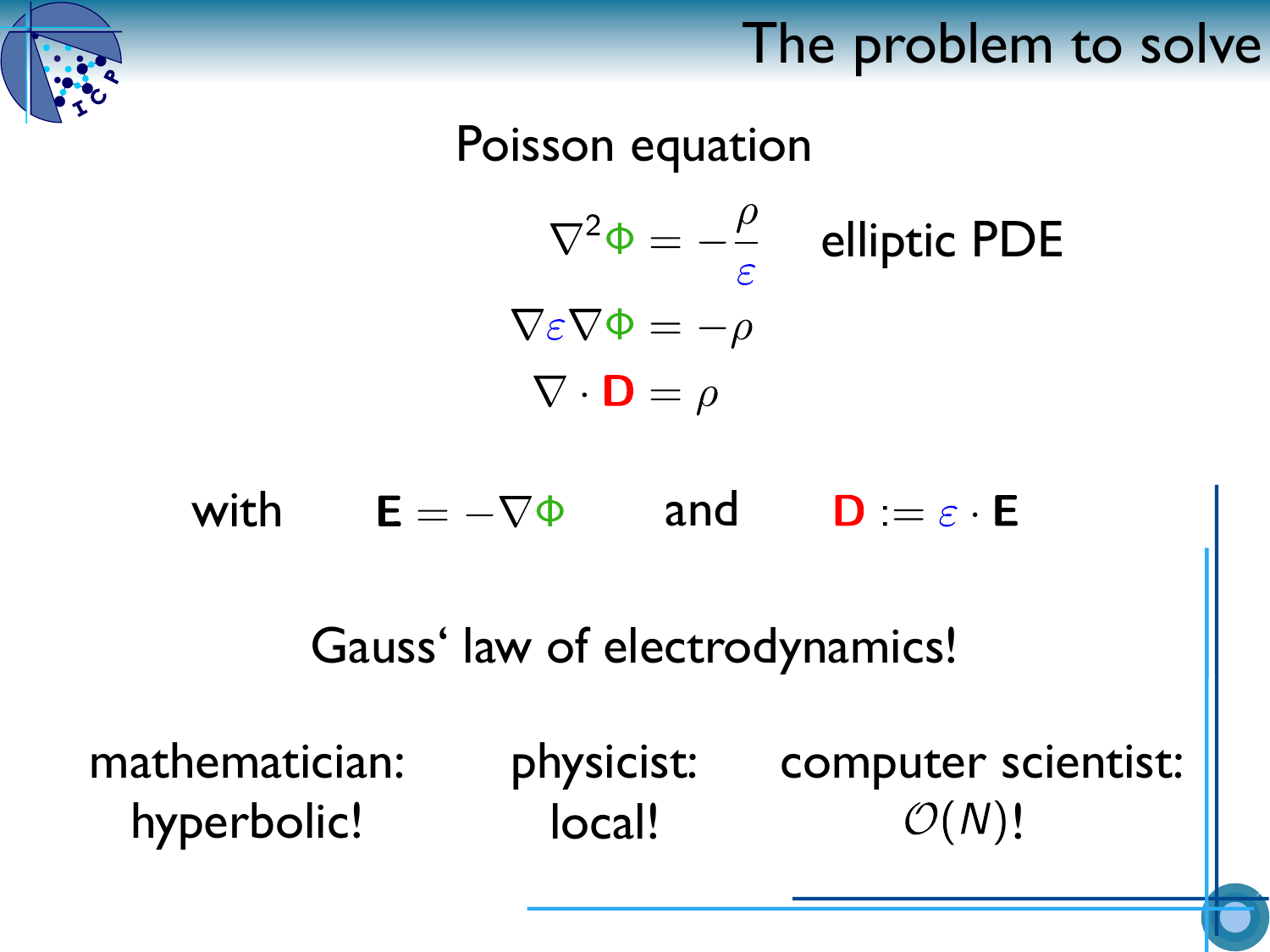#### Electrodynamics!







$$
F_L = q \cdot \left(\frac{\mathsf{D}}{\varepsilon} + \left(\frac{1}{c^2}\right) \mathsf{v} \times \mathsf{B}\right)
$$

Lorentz force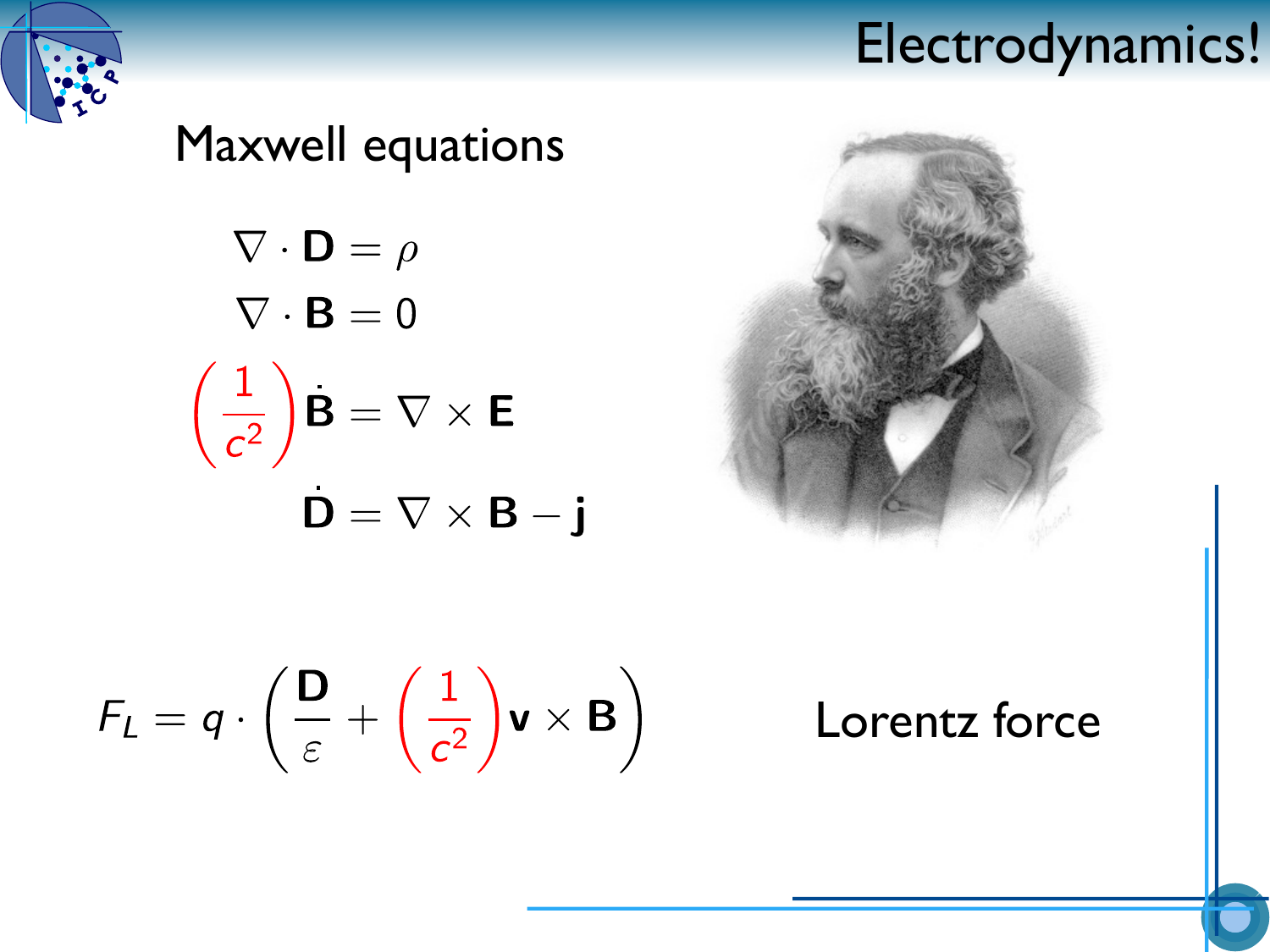## Reformulation of Electrostatics

$$
\nabla \cdot \mathbf{D} = \rho \qquad \nabla \times \frac{\mathbf{D}}{\varepsilon} = 0 \qquad F_L = q \cdot \frac{\mathbf{D}}{\varepsilon}
$$

$$
\Downarrow
$$

$$
\mathcal{H}_{\text{EF}} = \frac{1}{2} \int \frac{\mathbf{D}^2}{\varepsilon} d\mathbf{r}
$$

transversal component minimized away, constraint vs. Born-Oppenheimer surface

initial solution time evolution

 $\mathbf{D}(t_0) = \rho_0$   $\dot{\mathbf{D}} + \mathbf{j} - \nabla \times \dot{\mathbf{\Theta}} = 0$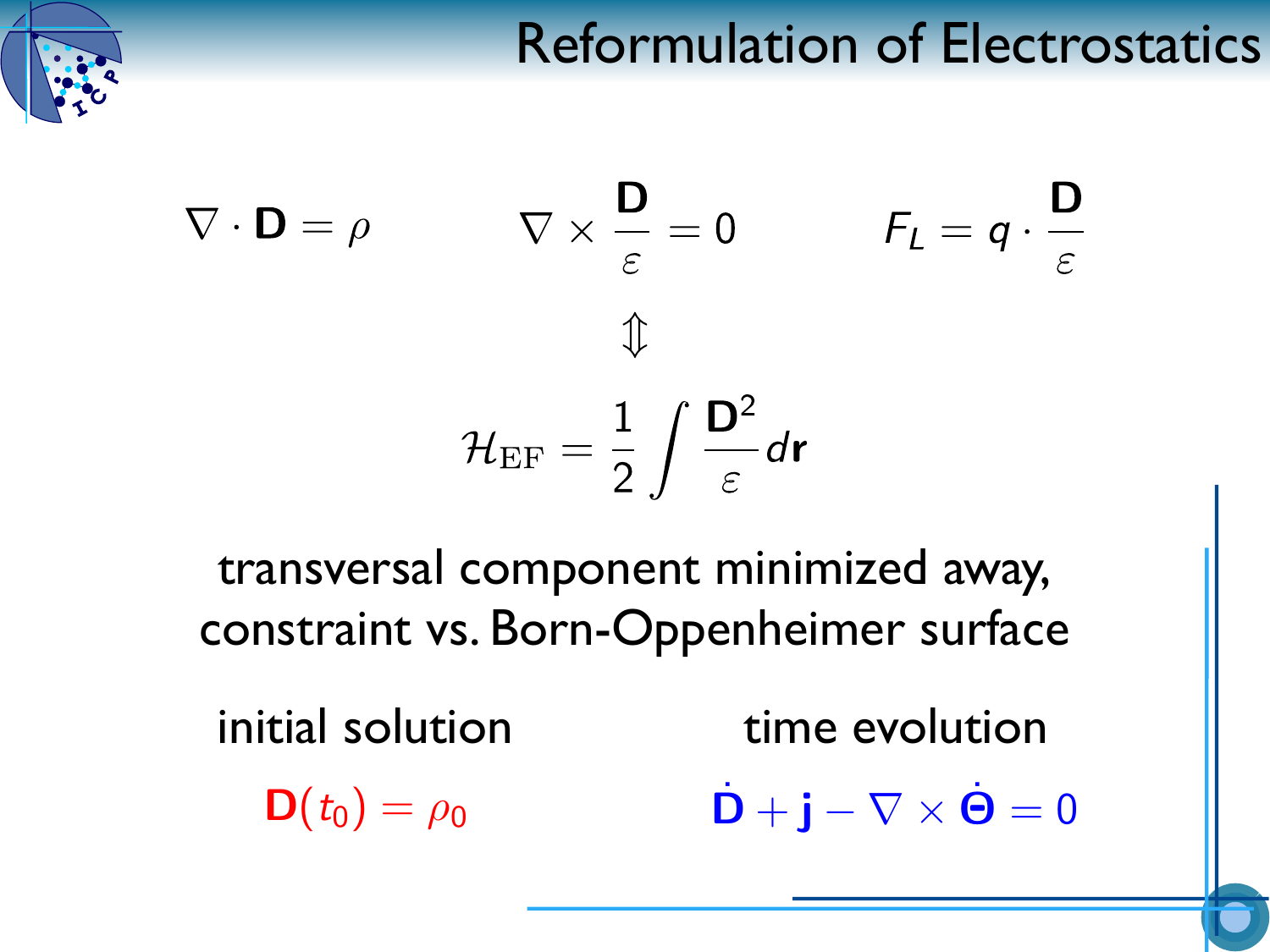

## Equations of motion

#### set of hyperbolic PDEs:

$$
m_i \ddot{\mathbf{r}}_i = -\frac{\partial U}{\partial \mathbf{r}_i} - q_i \frac{\mathbf{D}}{\varepsilon} + q_i \mathbf{v}_i \times \mathbf{B}
$$
  

$$
\mathbf{D} = c^2 \nabla \times \mathbf{B} - \mathbf{j}
$$
  

$$
\dot{\mathbf{B}} = -\nabla \times \frac{\mathbf{D}}{\varepsilon}
$$
 with 
$$
\mathbf{f}_{\text{mass}} := \frac{1}{c^2}
$$
  

$$
\mathbf{B} := \nabla \times \mathbf{A}
$$

- initial solution
- time propagation of particles and fields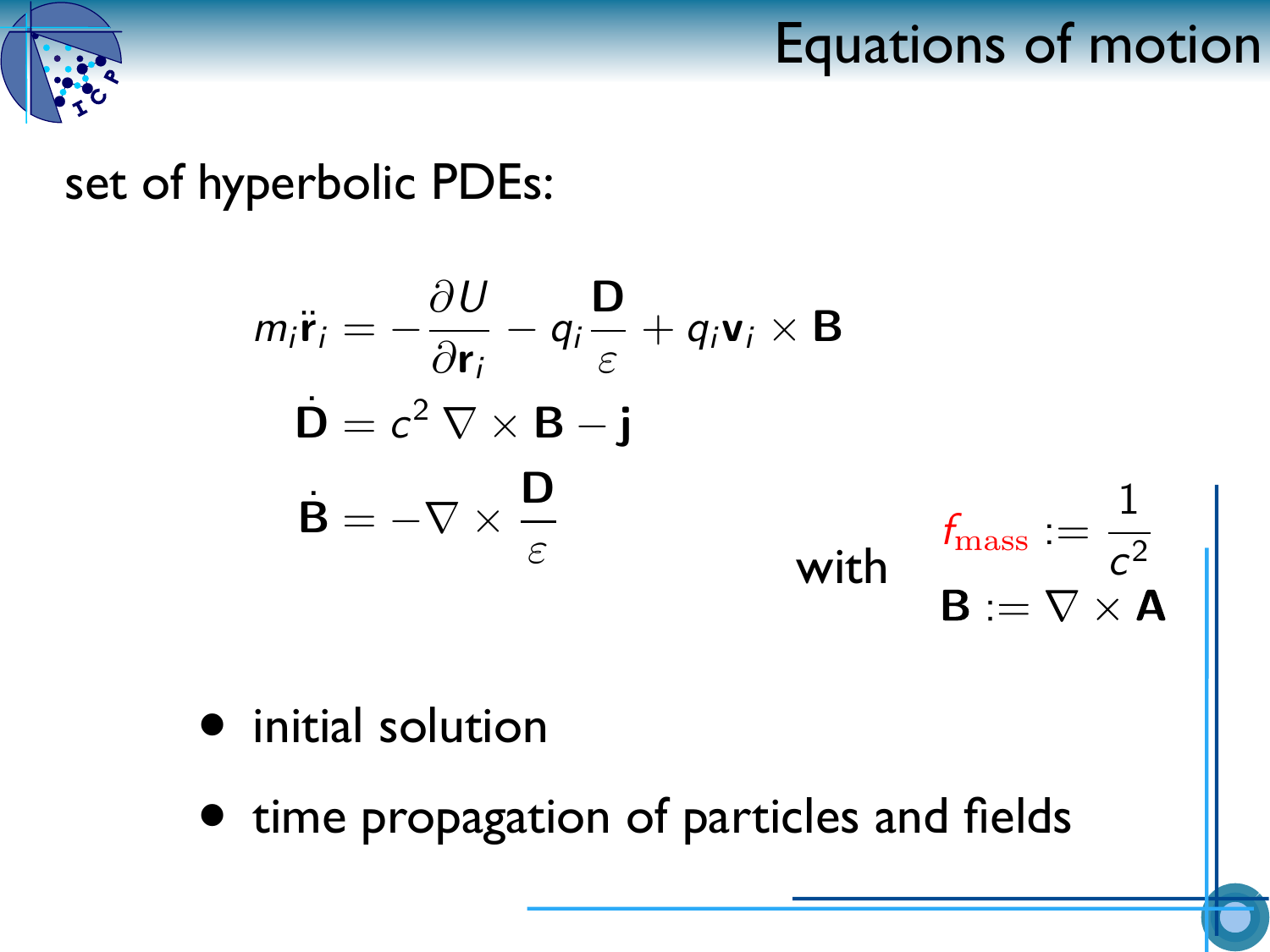## What it does, graphically

- 
- no instantaneous interaction
- current onto lattice
- magnetic field propagation
- act on particle

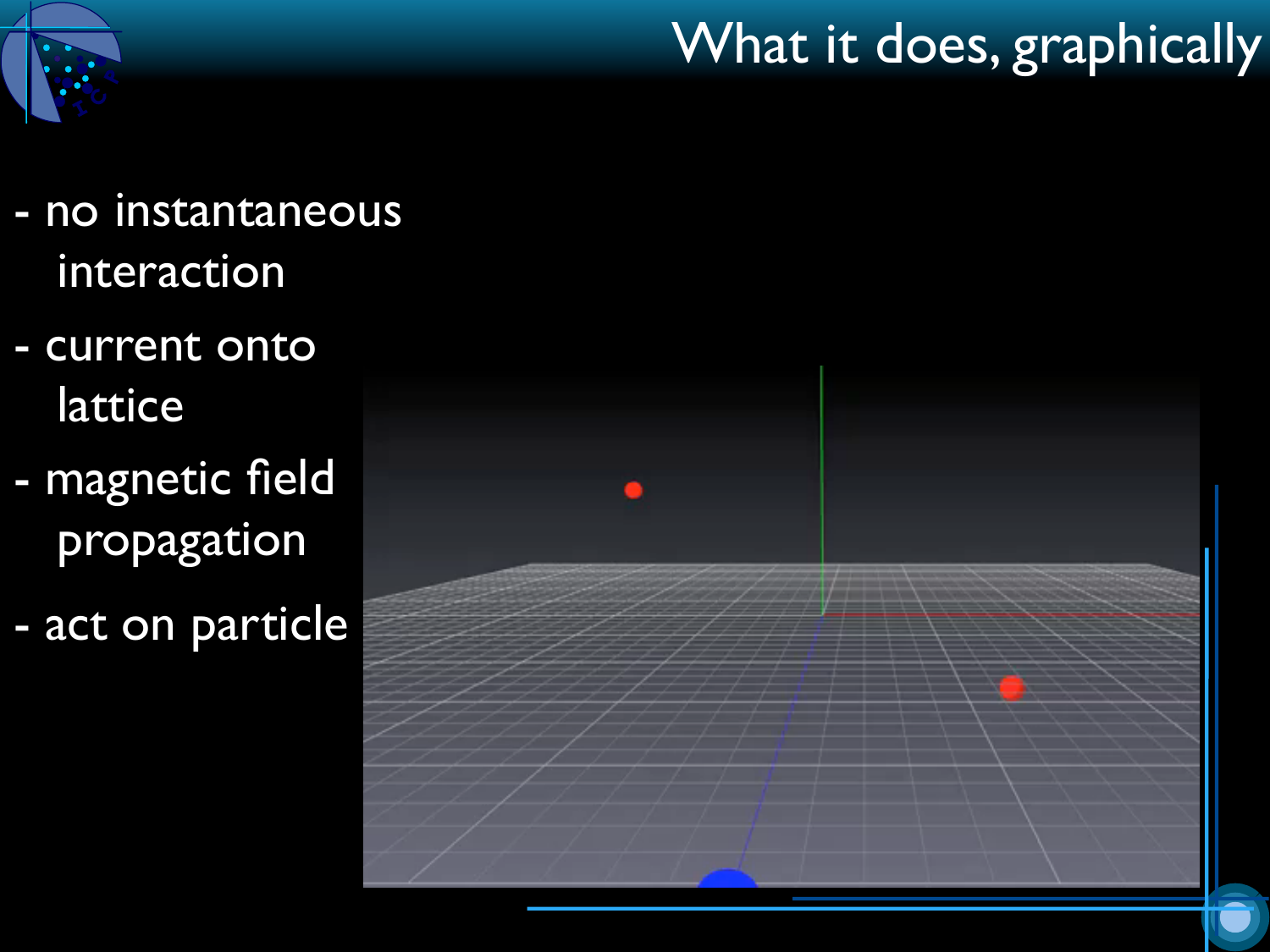

Car-Parinello Molecular Dynamics

CPMD: Treat separate time scales with artificial dynamics

| <b>CPMD</b>                    | <b>MEMD</b>                  |
|--------------------------------|------------------------------|
| ion cores                      | charges                      |
| wave function                  | fields                       |
| artificial dynamics for $\Psi$ | artificial dynamics for D, B |
| electron mass                  | $f_{\rm mass}=1/c^2$         |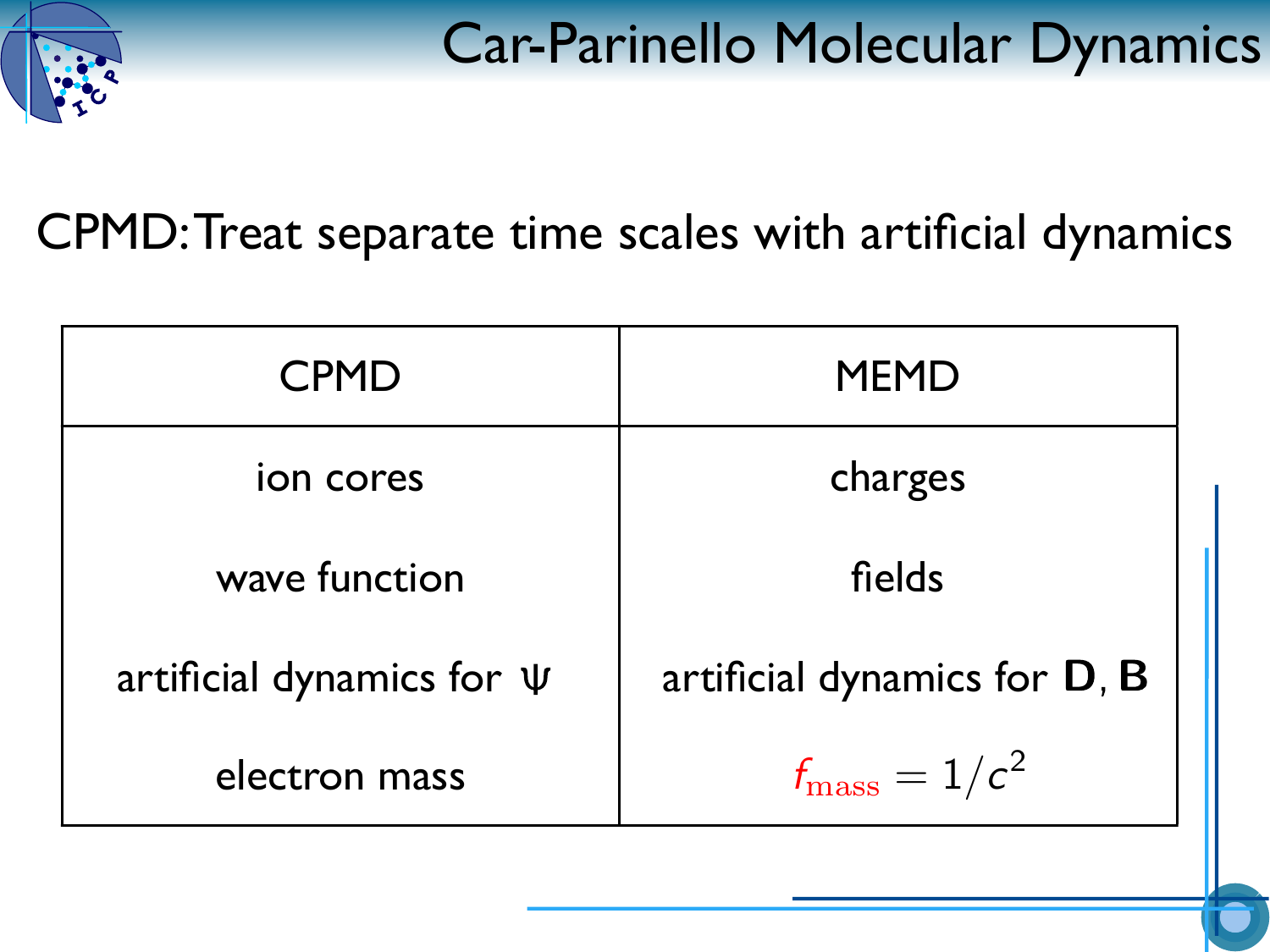

Static observables via statistical physics

Transversal and parallel component  $\mathcal{H}=\mathcal{H}_{\perp}+\mathcal{H}_{||}$ Boltzmann factor factorizes:  $\exp\left(-\frac{\mathcal{H}}{k_B T}\right) = \exp\left(-\frac{\mathcal{H}_{\perp}}{k_B T}\right) \cdot \exp\left(-\frac{\mathcal{H}_{\parallel}}{k_B T}\right)$  $\downarrow$ The artificial transverse degree of freedom is statistically independent!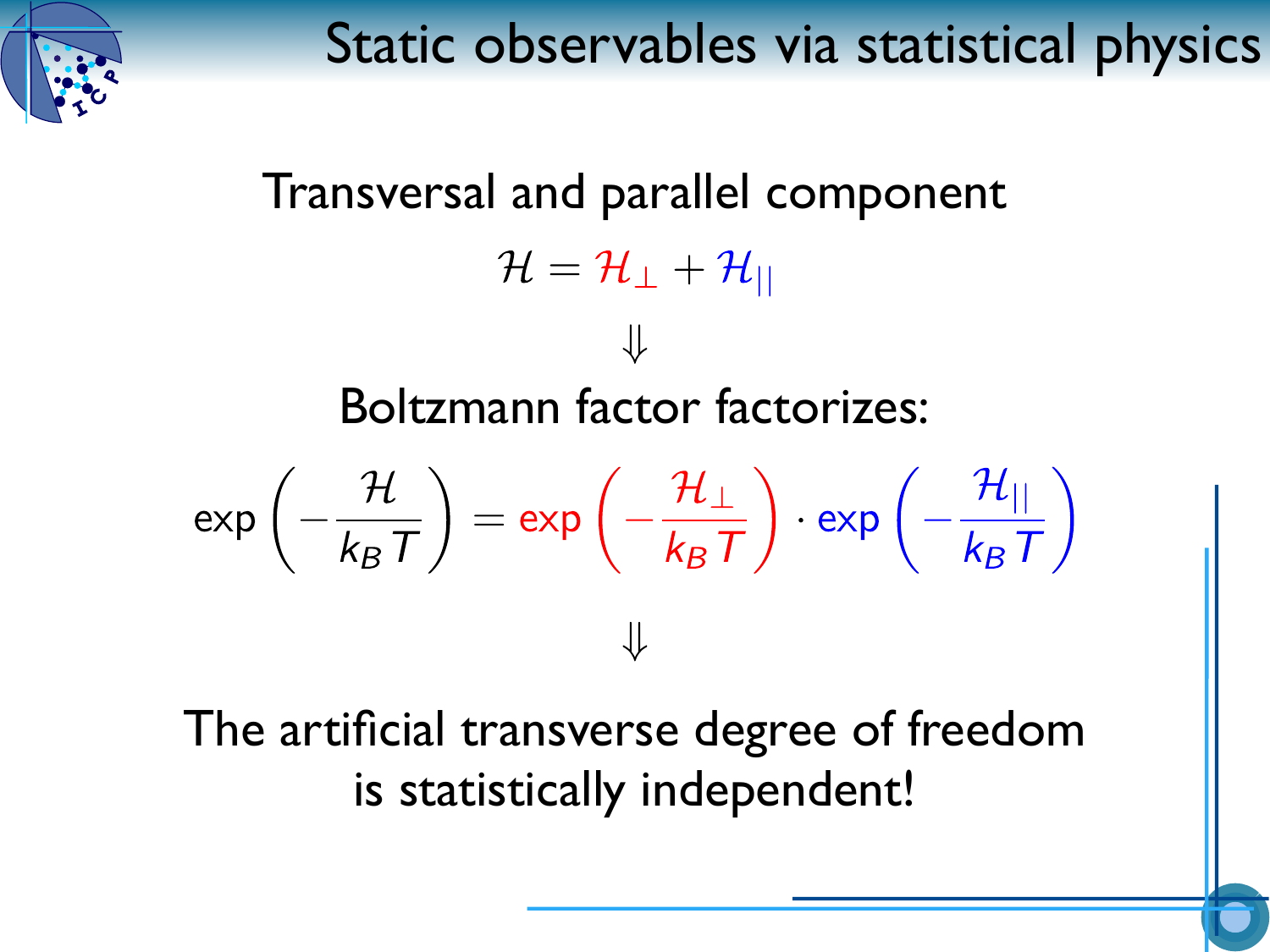#### Numerical errors

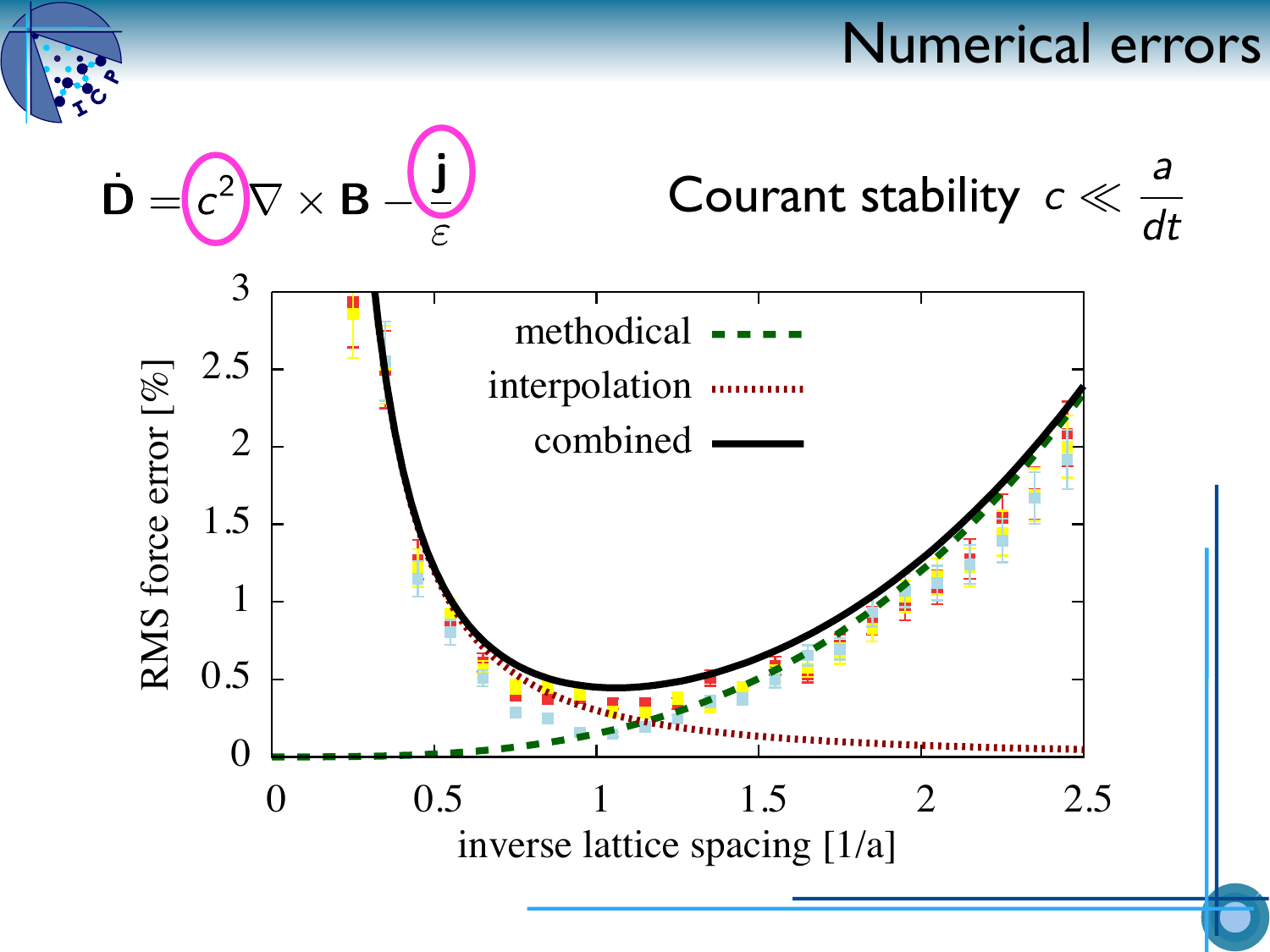



#### • calculate current on the lattice  $\mathbf{j} = \rho$

- $\dot{\mathbf{B}} = -\nabla \times \mathbf{D}$ • update local magnetic field
- propagate magnetic field
- increment electric field
- backinterpolate from lattice

 $\ddot{\mathbf{B}} = c^2 \nabla \times \nabla \times \mathbf{B}$  $\dot{\mathbf{D}} = c^2 \nabla \times \mathbf{B} - \frac{\mathbf{j}}{c}$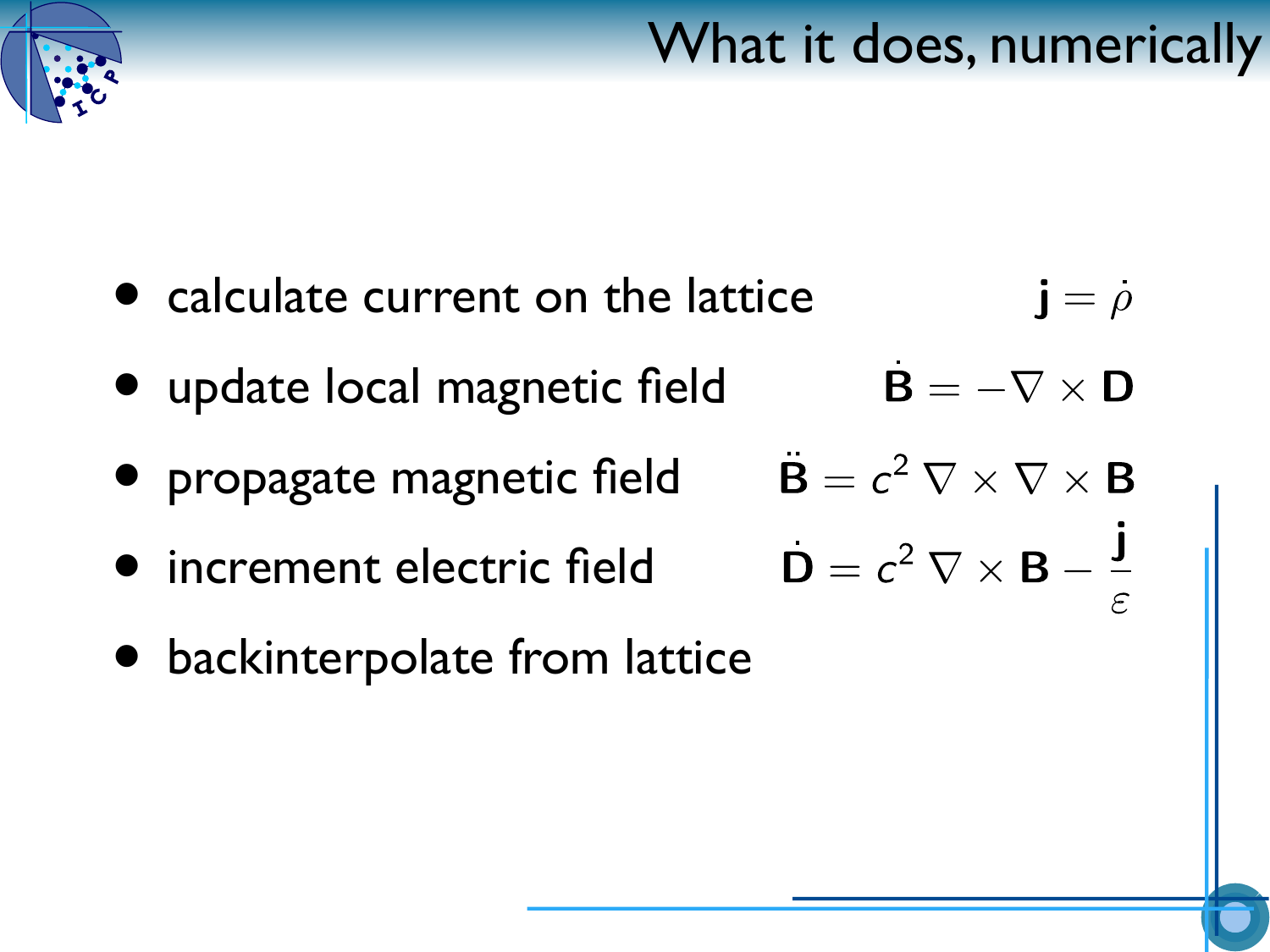

## **When** can I use MEMD?

- static observables in canonical ensemble
- cubic system
- slowly moving charges
- no electric current
- no high accuracy needed
- no fixed charges
- concept of "time step"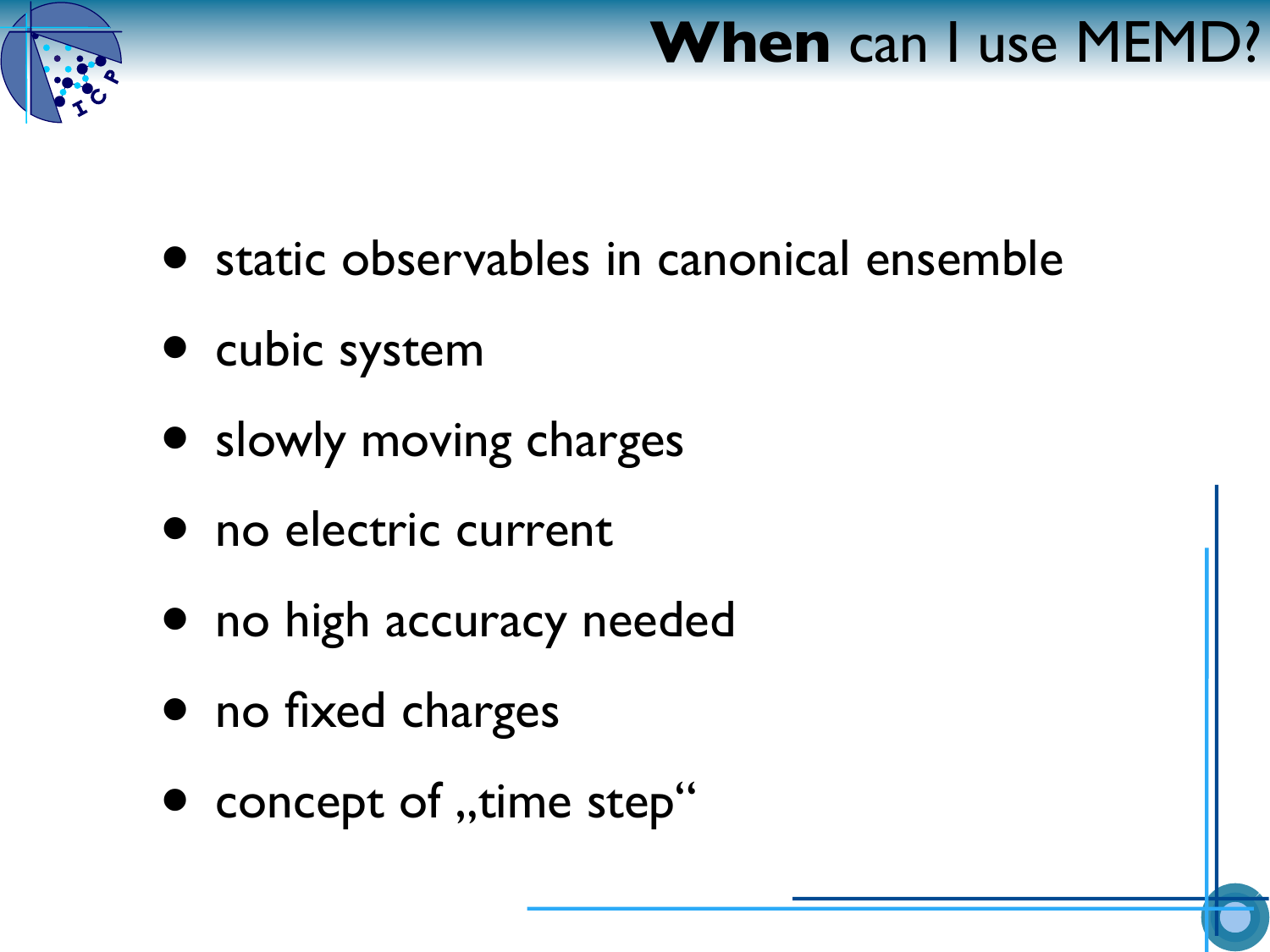

## **How** can I use MEMD?

- Three parameters: a, c, dt
- Lattice spacing roughly the "size" of particles
- Time step from MD simulations so that particles move  $,$ slow" (~0.1a per dt)
- $c \ll \frac{d}{dt}$ • Speed of light from stability criterion